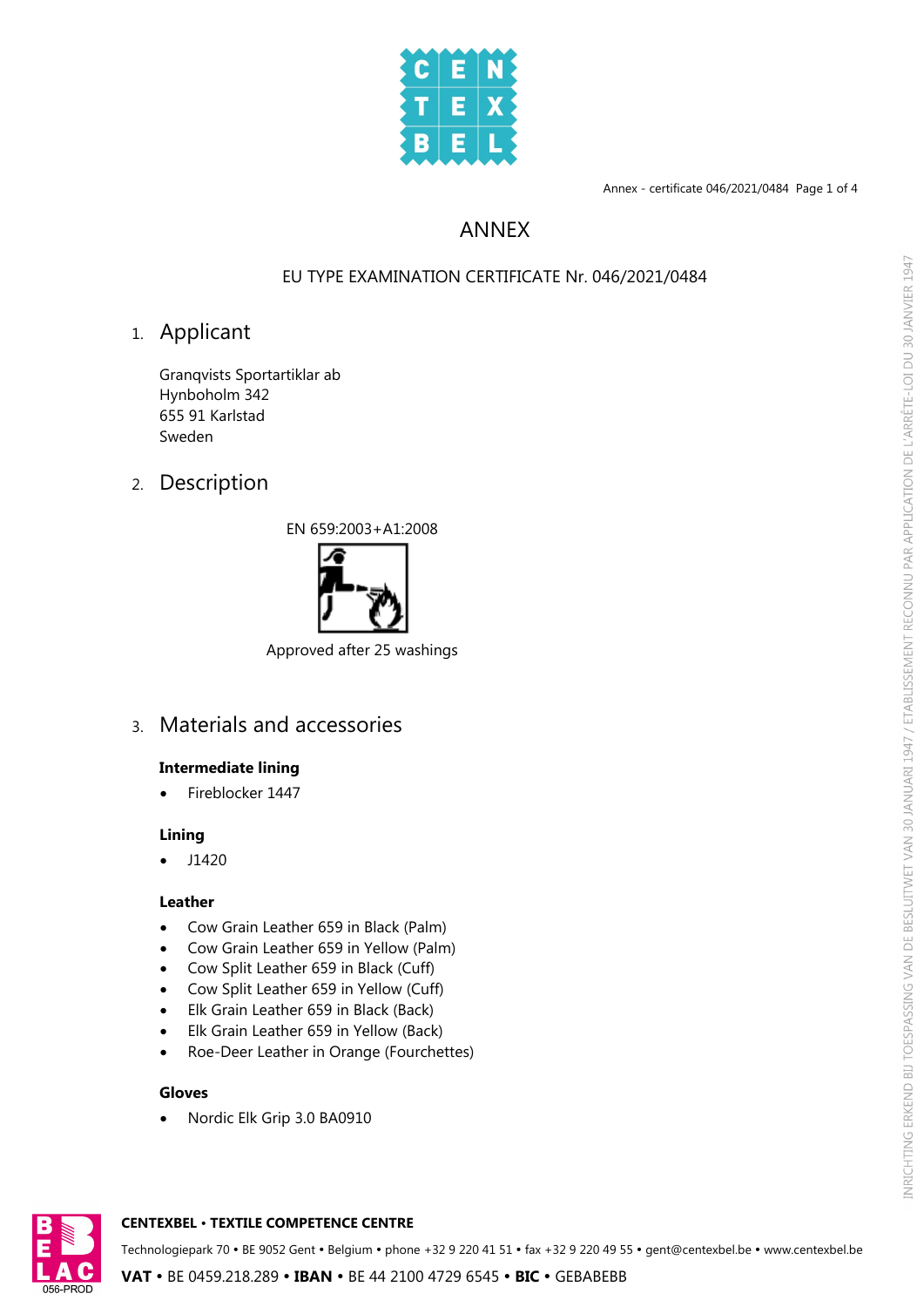

# 4. Technical documentation

## **Summary test results**

| EN 420:2003+A1:2009             | Leather                     | Roe-Deer Leather in Orange (Fourchettes) |        |              |
|---------------------------------|-----------------------------|------------------------------------------|--------|--------------|
| <b>Method</b>                   | <b>Description</b>          |                                          | Result | <b>Class</b> |
| <b>EN ISO 4045</b>              | pH - leather                |                                          | PASS   |              |
| §64 LFG-B B 82.02-3 (v) leather | AZO dyes for colored gloves |                                          | PASS   |              |
| EN ISO 17075:2007               | Chromium determination      |                                          | PASS   |              |
| EN 420:2003+A1:2009             | Leather                     | Elk Grain Leather 659 in Yellow (Back)   |        |              |
| Method                          | <b>Description</b>          |                                          | Result | Class        |
| <b>EN ISO 4045</b>              | pH - leather                |                                          | PASS   |              |
| §64 LFG-B B 82.02-3 (v) leather | AZO dyes for colored gloves |                                          | PASS   |              |
| EN ISO 17075:2007               | Chromium determination      |                                          | PASS   |              |
| EN 420:2003+A1:2009             | Leather                     | Cow Grain Leather 659 in Yellow (Palm)   |        |              |
| <b>Method</b>                   | <b>Description</b>          |                                          | Result | <b>Class</b> |
| EN ISO 4045                     | pH - leather                |                                          | PASS   |              |
| §64 LFG-B B 82.02-3 (v) leather | AZO dyes for colored gloves |                                          | PASS   |              |
| EN ISO 17075:2007               | Chromium determination      |                                          | PASS   |              |
| EN 420:2003+A1:2009             | Leather                     | Cow Grain Leather 659 in Black (Palm)    |        |              |
| <b>Method</b>                   | <b>Description</b>          |                                          | Result | Class        |
| <b>EN ISO 4045</b>              | pH - leather                |                                          | PASS   |              |
| §64 LFG-B B 82.02-3 (v) leather | AZO dyes for colored gloves |                                          | PASS   |              |
| EN ISO 17075:2007               | Chromium determination      |                                          | PASS   |              |
| EN 420:2003+A1:2009             | Leather                     | Elk Grain Leather 659 in Black (Back)    |        |              |
| <b>Method</b>                   | <b>Description</b>          |                                          | Result | <b>Class</b> |
| <b>EN ISO 4045</b>              | pH - leather                |                                          | PASS   |              |
| §64 LFG-B B 82.02-3 (v) leather | AZO dyes for colored gloves |                                          | PASS   |              |
| EN ISO 17075:2007               | Chromium determination      |                                          | PASS   |              |
| EN 420:2003+A1:2009             | Leather                     | Cow Split Leather 659 in Black (Cuff)    |        |              |
| <b>Method</b>                   | <b>Description</b>          |                                          | Result | <b>Class</b> |
| <b>EN ISO 4045</b>              | pH - leather                |                                          | PASS   |              |
| §64 LFG-B B 82.02-3 (v) leather | AZO dyes for colored gloves |                                          | PASS   |              |
| EN ISO 17075:2007               | Chromium determination      |                                          | PASS   |              |
| EN 420:2003+A1:2009             | Leather                     | Cow Split Leather 659 in Yellow (Cuff)   |        |              |
| Method                          | <b>Description</b>          |                                          | Result | <b>Class</b> |
| <b>EN ISO 4045</b>              | pH - leather                |                                          | PASS   |              |
| §64 LFG-B B 82.02-3 (v) leather | AZO dyes for colored gloves |                                          | PASS   |              |

## **CENTEXBEL** Ÿ **TEXTILE COMPETENCE CENTRE**

Technologiepark 70 • BE 9052 Gent • Belgium • phone +32 9 220 41 51 • fax +32 9 220 49 55 • gent@centexbel.be • www.centexbel.be

EN ISO 17075:2007 Chromium determination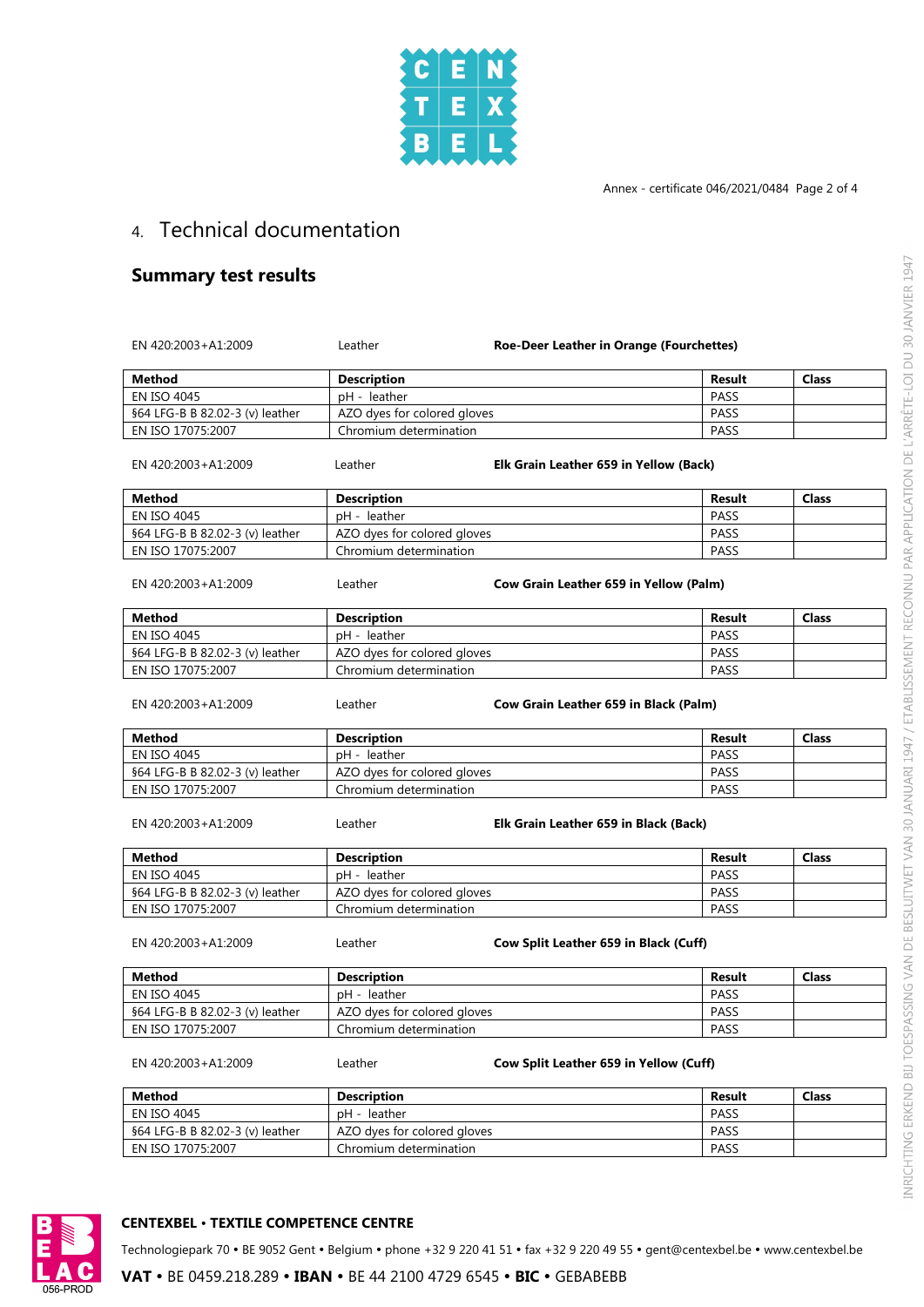

#### Annex - certificate 046/2021/0484 Page 3 of 4

| EN 420:2003+A1:2009      | Intermediate lining                                                   |                | Fireblocker 1447                                                                                                   |  |
|--------------------------|-----------------------------------------------------------------------|----------------|--------------------------------------------------------------------------------------------------------------------|--|
| <b>Method</b>            | <b>Description</b>                                                    | Result         | <b>Class</b>                                                                                                       |  |
| EN 1413                  | pH - textile                                                          | PASS           |                                                                                                                    |  |
| EN 14362-1               | AZO dyes for colored gloves                                           | PASS           |                                                                                                                    |  |
| EN 420:2003+A1:2009      | Lining                                                                | J1420          |                                                                                                                    |  |
| Method                   | <b>Description</b>                                                    | Result         | <b>Class</b>                                                                                                       |  |
| EN 1413                  | pH - textile                                                          | PASS           |                                                                                                                    |  |
| EN 14362-1               | AZO dyes for colored gloves                                           | PASS           |                                                                                                                    |  |
| EN 420:2003+A1:2009      | Gloves                                                                |                | Nordic Elk Grip 3.0 BA0910                                                                                         |  |
| Method                   | <b>Description</b>                                                    | <b>Result</b>  | <b>Class</b>                                                                                                       |  |
| EN 1413                  | pH - textile                                                          | PASS           |                                                                                                                    |  |
| EN 14362-1               | AZO dyes for colored gloves                                           | PASS           |                                                                                                                    |  |
| EN 420 Length            | Length                                                                | PASS           |                                                                                                                    |  |
| EN 420 dexterity         | Dexterity                                                             | PASS           | Level 3                                                                                                            |  |
| 1149-1 / 1149-2 / 1149-3 | Electrostatic properties                                              |                |                                                                                                                    |  |
| EN 659:2003+A1:2008      | Lining                                                                | J1420          |                                                                                                                    |  |
| Method                   | <b>Description</b>                                                    | Result         |                                                                                                                    |  |
| ISO 17493 180°C          | Thermal resistance before and after washing                           | <b>PASS</b>    | $-3,7\%$ / $-3,3\%$                                                                                                |  |
| EN 659:2003+A1:2008      | Gloves                                                                |                | Nordic Elk Grip 3.0 BA0910                                                                                         |  |
| Method                   | <b>Description</b>                                                    | Result         |                                                                                                                    |  |
| <b>EN 407</b>            | Burning behaviour before and after washing                            | PASS           | Afterflame:<br>0s<br>Afterglow:<br>0s<br>Dripping:<br>NO.<br>Seam destroyed:<br>NO.<br>Melting innermost layer: NO |  |
| EN 367                   | Convection heat before and after washing                              | PASS           | 33s                                                                                                                |  |
| <b>EN ISO 6942</b>       | Radiant heat before and after washing                                 | PASS           | 39,5s                                                                                                              |  |
| EN 702 250°C             | Contact heat before and after washing                                 | PASS           | 21s at 250°C                                                                                                       |  |
| ISO 17493                | Heat shrink before and after washing                                  | PASS           | $-1,5\%$ / $-0,8\%$                                                                                                |  |
| EN 388 6.1               | Abrasion resistance before and after washing                          | PASS           | Level 3                                                                                                            |  |
| EN 388 6.2               | Cut resistance before and after washing                               | <b>DULLING</b> | Level 4                                                                                                            |  |
| EN 388 6.4               | Tear resistance before and after washing                              | PASS           | Level 4                                                                                                            |  |
| EN 388 6.5               | Puncture resistance before and after washing                          | <b>PASS</b>    | Level 3                                                                                                            |  |
| ISO 13997 6.3            | Cut resistance before and after washing                               | PASS           | Level E                                                                                                            |  |
| EN ISO 6530 NaOH, 40%    | Resistance to liquid chemical penetration before and<br>after washing | PASS           | No penetration                                                                                                     |  |
| EN ISO 6530 HCl, 36%     | Resistance to liquid chemical penetration before and<br>after washing | PASS           | No penetration                                                                                                     |  |
| EN ISO 6530 H2SO4,30%    | Resistance to liquid chemical penetration before and<br>after washing | PASS           | No penetration                                                                                                     |  |
| EN ISO 6530 O-Xylene     | Resistance to liquid chemical penetration before and<br>after washing | PASS           | No penetration                                                                                                     |  |
| EN ISO 13935-2           | Seam strenght before and after washing                                | PASS           | 590N                                                                                                               |  |
| ISO 15383                | Whole glove integrity test before and after washing                   | PASS           | No leaks                                                                                                           |  |
| EN 659 3.15              | Removal of the gloves before and after washing                        | PASS           | 2" dry and wet                                                                                                     |  |
| EN 420 Size              | Size                                                                  | PASS           |                                                                                                                    |  |
| EN 420 Dexterity         | Dexterity                                                             | PASS           | Level 3                                                                                                            |  |
| EN 20811                 | Resistance to water penetration (optional)                            |                |                                                                                                                    |  |



## **CENTEXBEL** Ÿ **TEXTILE COMPETENCE CENTRE**

Technologiepark 70 • BE 9052 Gent • Belgium • phone +32 9 220 41 51 • fax +32 9 220 49 55 • gent@centexbel.be • www.centexbel.be